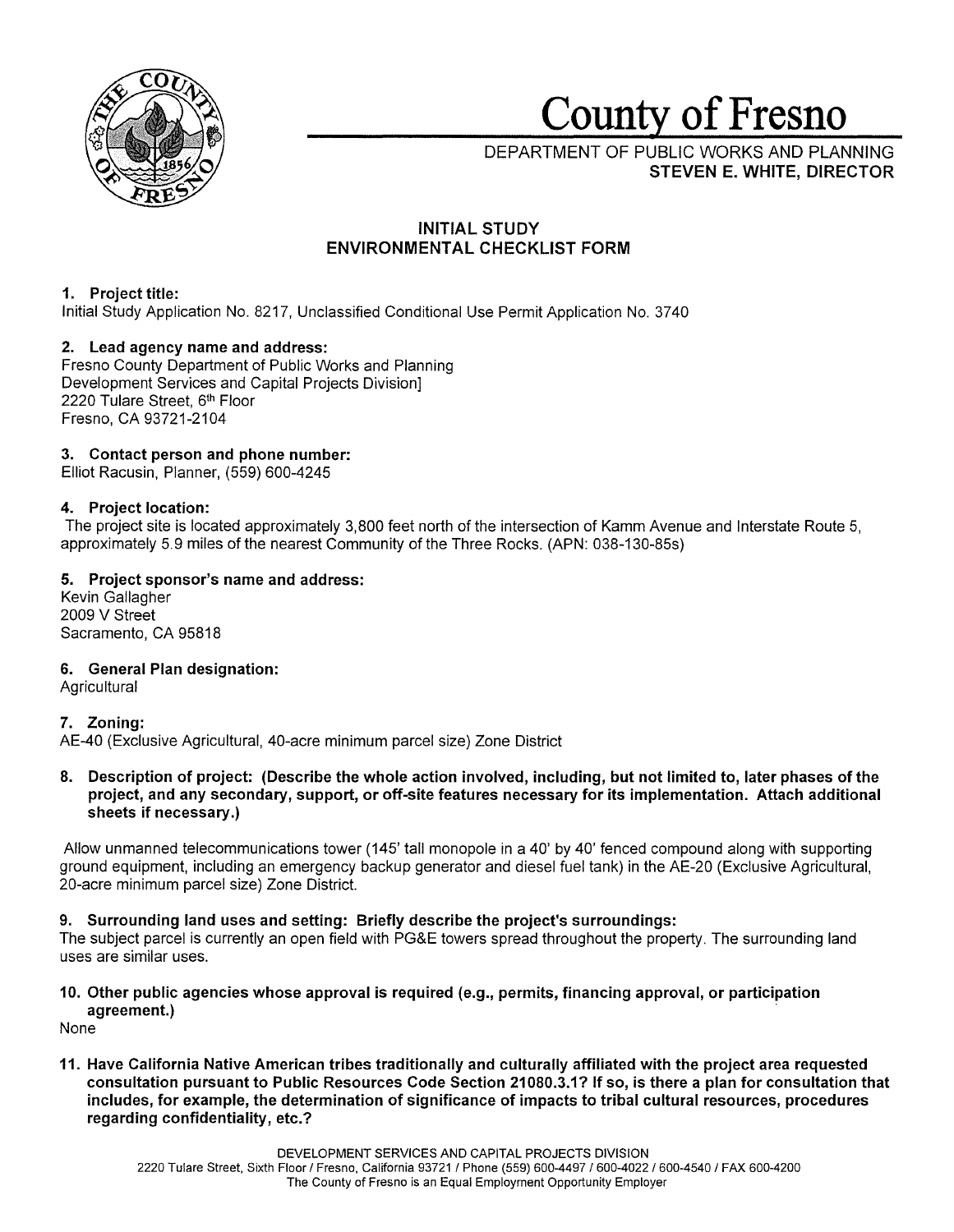No correspondence was received from the Tribes prior to IS submittal.

NOTE: Conducting consultation early in the CEQA process allows tribal governments, lead agencies, and project proponents to discuss the level of environmental review, identify and address potential adverse impacts to tribal cultural resources, and reduce the potential for delay and conflict in the environmental review process. (See Public Resources Code Section 21080.3.2.) Information may also be available from the California Native American Heritage Commission's Sacred Lands File per Public Resources Code Section 5097.96 and the California Historical Resources Information System administered by the California Office of Historic Preservation. Please also note that Public Resources Code Section 21082.3(c) contains provisions specific to confidentiality.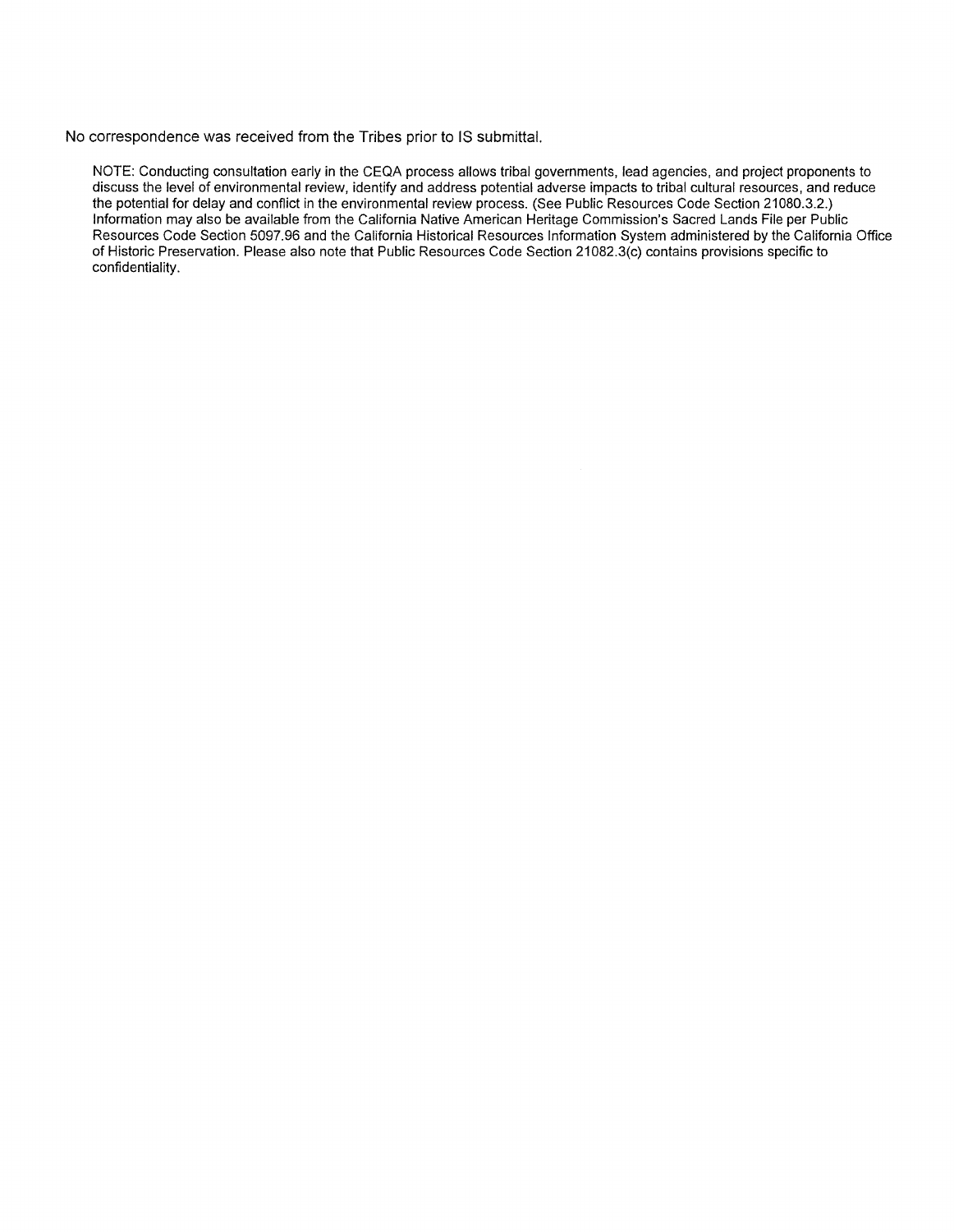# **ENVIRONMENTAL FACTORS POTENTIALLY AFFECTED:**

The environmental factors checked below would be potentially affected by this project, involving at least one impact that is a "Potentially Significant Impact" as indicated by the checklist on the following pages.

| Aesthetics                         | <b>Agriculture and Forestry Resources</b> |
|------------------------------------|-------------------------------------------|
| Air Quality                        | <b>Biological Resources</b>               |
| <b>Cultural Resources</b>          | Energy                                    |
| Geology/Soils                      | <b>Greenhouse Gas Emissions</b>           |
| Hazards & Hazardous Materials      | Hydrology/Water Quality                   |
| Land Use/Planning                  | <b>Mineral Resources</b>                  |
| Noise                              | Population/Housing                        |
| <b>Public Services</b>             | Recreation                                |
| Transportation                     | <b>Tribal Cultural Resources</b>          |
| Utilities/Service Systems          | Wildfire                                  |
| Mandatory Findings of Significance |                                           |

# **DETERMINATION OF REQUIRED ENVIRONMENTAL DOCUMENT:**

On the basis of this initial evaluation:

- D I find that the proposed project **COULD NOT** have a significant effect on the environment. **A NEGATIVE DECLARATION WILL BE PREPARED.**
- $[\times]$  I find that although the proposed project could have a significant effect on the environment, there will not be a significant effect in this case because the Mitigation Measures described on the attached sheet have been added to the project. **A MITIGATED NEGATIVE DECLARATION WILL BE PREPARED.** 
	- D I find the proposed project **MAY** have a significant effect on the environment, and an **ENVIRONMENTAL IMPACT REPORT** is required
		- I find that as a result of the proposed project, no new effects could occur, or new Mitigation Measures would be required that have not been addressed within the scope of a previous Environmental Impact Report.

**PERFORMED BY: REVIEWED BY: REVIEWED BY** 

**Elliot F** 

**Date:** *(o/~* /?./'l

David Randall, Senior/Planner Date:

G:\4360Devs&PIn\PROJSEC\PROJDOCS\CUP\3700-3799\3740\CEQA\CUP 3740 & 5821 Initial Study Checklist.docx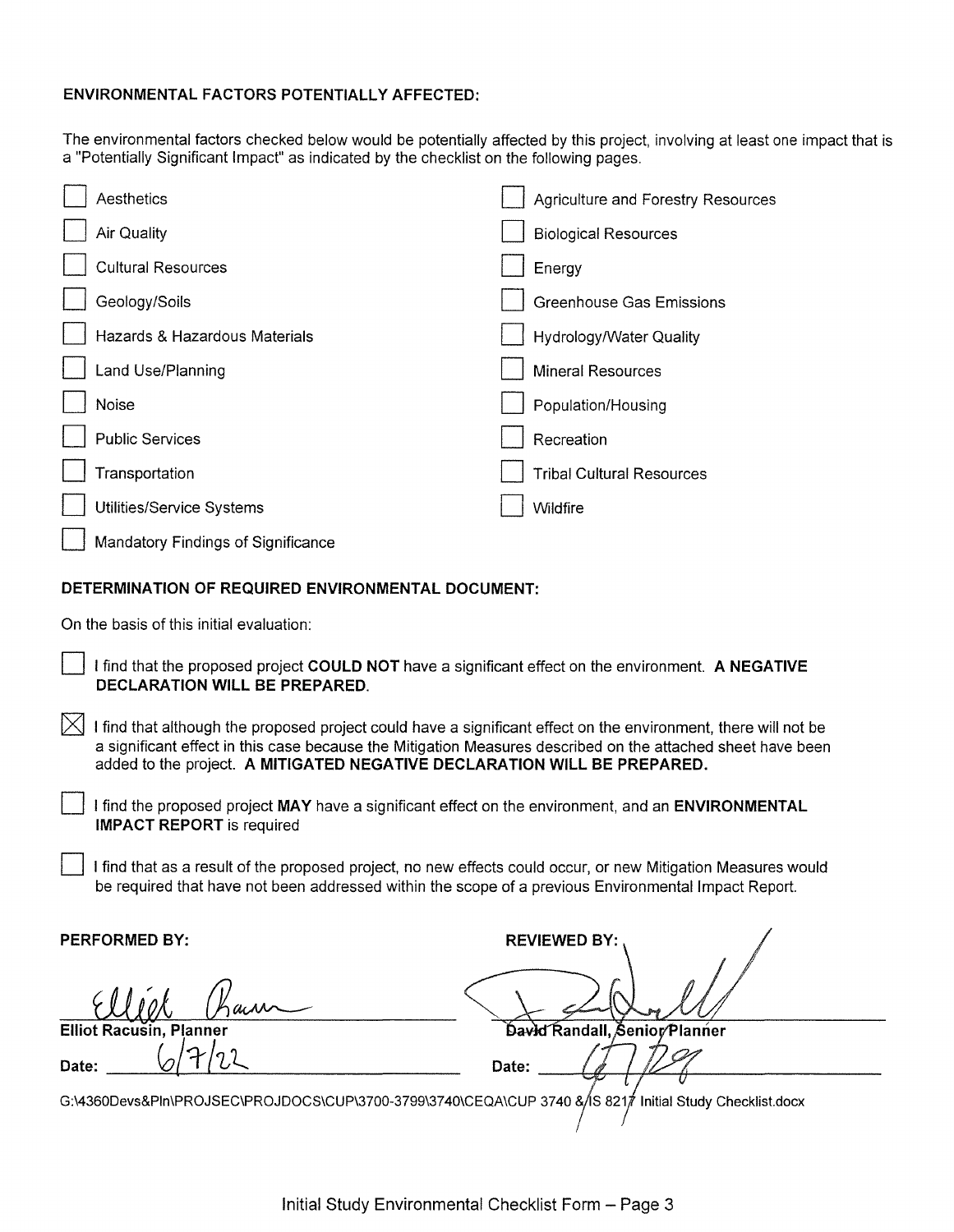# **INITIAL STUDY ENVIRONMENTAL CHECKLIST FORM (Initial Study Application No. 7787 and Classified Conditional Use Permit Application No. 3684)**

The following checklist is used to determine if the proposed project could potentially have a significant effect on the environment. Explanations and information regarding each question follow the checklist.

## $1 = No$  Impact

- 2 = Less Than Significant Impact
- 3 = Less Than Significant Impact with Mitigation Incorporated
- 4 = Potentially Significant Impact

#### I. AESTHETICS

Except as provided in Public Resources Code Section 21099, would the project:

- 1 a) Have a substantial adverse effect on a scenic vista?
- \_1\_ b) Substantially damage scenic resources, including, but not limited to, trees, rock outcroppings, and historic buildings within a state scenic highway?
- \_1\_ c) In non-urbanized areas, substantially degrade the existing visual character or quality of public views of the site and its surroundings? (Public views are those that are experienced from a publicly accessible vantage point.) If the project is in an urbanized area, would the project conflict with applicable zoning and other regulations governing scenic quality?
- *i* d) Create a new source of substantial light or glare that would adversely affect day or nighttime views in the area?

#### II. AGRICULTURAL **AND** FORESTRY RESOURCES

In determining whether impacts to agricultural resources are significant environmental effects, lead agencies may refer to the California Agricultural Land Evaluation and Site Assessment Model (1997) prepared by the California Dept. of Conservation as an optional model to use in assessing impacts on agriculture and farmland. In determining whether impacts to forest resources, including timberland, are significant environmental effects, lead agencies may refer to information compiled by the California Department of Forestry and Fire Protection regarding the state's inventory of forest land, including the Forest and Range Assessment Project and the Forest Legacy Assessment project; and forest carbon measurement methodology in Forest Protocols adopted by the California Air Resources Board. Would the project:

- \_1\_ a) Convert Prime Farmland, Unique Farmland, or Farmland of Statewide Importance, as shown on the maps prepared pursuant to the Farmland Mapping and Monitoring Program of the California Resources Agency, to non-agricultural use?
- \_1\_ b) Conflict with existing zoning for agricultural use, or a Williamson Act Contract?
- \_1\_ c) Conflict with existing zoning for forest land, timberland or timberland zoned Timberland Production?
- 1 d) Result in the loss of forest land or conversion of forest land to non-forest use?
- \_1\_ e) Involve other changes in the existing environment which, due to their location or nature, could result in conversion of Farmland to non-agricultural use or conversion of forest land to non-forest use?

## **III. AIR QUALITY**

Where available, the significance criteria established by the applicable air quality management district or air pollution control district may be relied upon to make the following determinations. Would the project:

- \_1\_ a) Conflict with or obstruct implementation of the applicable Air Quality Plan?
- \_1\_ b) Result in a cumulatively considerable net increase of any criteria pollutant for which the project region is nonattainment under an applicable federal or state ambient air quality standard?
- \_1\_ c) Expose sensitive receptors to substantial pollutant concentrations?
- *i* d) Result in other emissions (such as those leading to odors) adversely affecting a substantial number of people?

## IV. BIOLOGICAL RESOURCES

Would the project:

- 2 a) Have a substantial adverse effect, either directly or through habitat modifications, on any species identified as a candidate, sensitive, or special-status species in local or regional plans, policies, or regulations, or by the California Department of Fish and Wildlife or U.S. Fish and Wildlife Service?
- \_1\_ b) Have a substantial adverse effect on any riparian habitat or other sensitive natural community identified in local or regional plans, policies, regulations, or by the California Department of Fish and Wildlife or U.S. Fish and Wildlife Service?
- \_1\_ c) Have a substantial adverse effect on state or federallyprotected wetlands (including, but not limited to, marsh, vernal pool, coastal, etc.) through direct removal, filling, hydrological interruption, or other means?
- \_1\_ d) Interfere substantially with the movement of any native resident or migratory fish or wildlife species or with established native resident or migratory wildlife corridors, or impede the use of native wildlife nursery sites?
- \_1\_ e) Conflict with any local policies or ordinances protecting biological resources, such as a tree preservation policy or ordinance?
- *i* f) Conflict with the provisions of an adopted Habitat Conservation Plan, Natural Community Conservation Plan, or other approved local, regional, or state Habitat Conservation Plan?

#### V. CULTURAL RESOURCES

#### Would the project:

- $\overline{1}$  a) Cause a substantial adverse change in the significance of a historical resource pursuant to Section 15064.5?
- \_1\_ b) Cause a substantial adverse change in the significance of an archaeological resource pursuant to Section 15064.5?
- *\_l\_\_* c) Disturb any human remains, including those interred outside of formal cemeteries?

#### VI. ENERGY

Would the project:

- 1 a) Result in potentially significant environmental impact due to wasteful, inefficient, or unnecessary consumption of energy resources during project construction or operation?
- 2 b) Conflict with or obstruct a state or local plan for renewable energy or energy efficiency?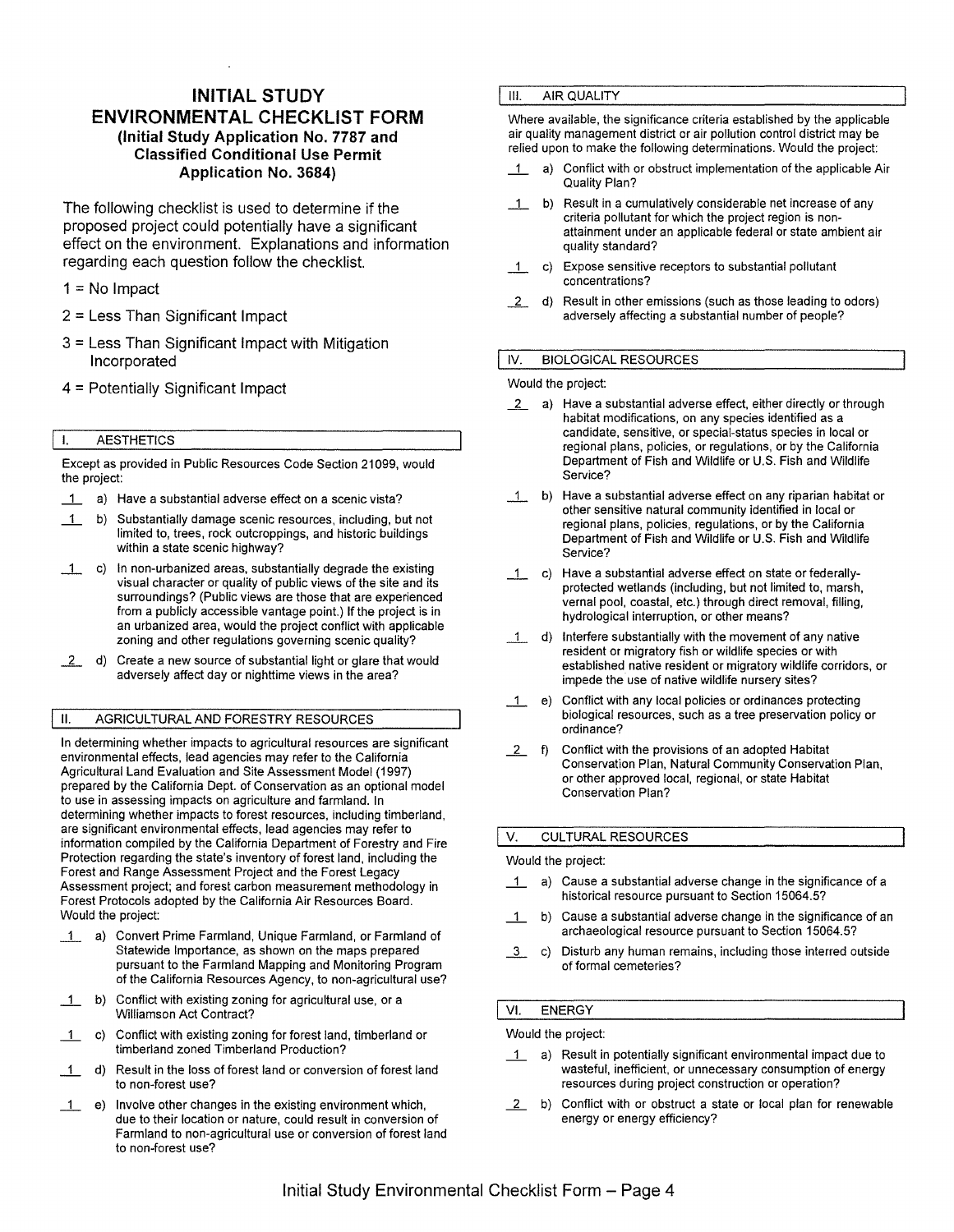#### VII. GEOLOGY AND SOILS

Would the project:

- a) Directly or indirectly cause potential substantial adverse effects, including the risk of loss, injury, or death involving:
- 1 i) Rupture of a known earthquake fault, as delineated on the most recent Alquist-Priolo Earthquake Fault Zoning Map issued by the State Geologist for the area or based on other substantial evidence of a known fault?
- $\frac{2}{2}$ ii) Strong seismic ground shaking?
- $\overline{2}$ iii) Seismic-related ground failure, including liquefaction?
- $\overline{2}$ iv) Landslides?
- $\overline{2}$ b) Result in substantial soil erosion or loss of topsoil?
- 2 c) Be located on a geologic unit or soil that is unstable, or that would become unstable as a result of the project, and potentially result in on- or off-site landslide, lateral spreading, subsidence, liquefaction, or collapse?
- $-1$ Be located on expansive soil as defined in Table 18-1-B of the Uniform Building Code (1994), creating substantial direct or indirect risks to life or property?
- \_1\_ e) Have soils incapable of adequately supporting the use of septic tanks or alternative waste water disposal systems where sewers are not available for the disposal of waste water?
- $1$  f) Directly or indirectly destroy a unique paleontological resource or site or unique geologic feature?

#### VIII. GREENHOUSE GAS EMISSIONS

Would the project:

- 1 a) Generate greenhouse gas emissions, either directly or indirectly, that may have a significant impact on the environment?
- 12 b) Conflict with an applicable plan, policy or regulation adopted for the purpose of reducing the emissions of greenhouse gases?

#### IX. HAZARDS AND HAZARDOUS MATERIALS

Would the project:

- 1 a) Create a significant hazard to the public or the environment through the routine transport, use, or disposal of hazardous materials?
- \_1\_ b) Create a significant hazard to the public or the environment through reasonably foreseeable upset and accident conditions involving the release of hazardous materials into the environment?
- \_1\_ c) Emit hazardous emissions or handle hazardous or acutely hazardous materials, substances, or waste within onequarter mile of an existing or proposed school?
- \_1\_ d) Be located on a site which is included on a list of hazardous materials sites compiled pursuant to Government Code Section 65962.5 and, as a result, create a significant hazard to the public or the environment?
- \_1\_ e) For a project located within an airport land use plan or, where such a plan has not been adopted, within two miles of a public airport or public use airport, result in a safety hazard or excessive noise for people residing or working in the project area?
- \_1\_ f) Impair implementation of or physically interfere with an adopted emergency response plan or emergency evacuation plan?
- 12 g) Expose people or structures, either directly or indirectly, to a significant risk of loss, injury or death involving wildland fires?

## X. HYDROLOGY AND WATER QUALITY

Would the project:

- 1 a) Violate any water quality standards or waste discharge requirements or otherwise substantially degrade surface or groundwater quality?
- 1 b) Substantially decrease groundwater supplies or interfere substantially with groundwater recharge such that the project may impede sustainable groundwater management of the basin?
- \_1\_ c) Substantially alter the existing drainage pattern of the site or area, including through the alteration of the course of a stream or river or through the addition of impervious surfaces, in a manner which would result in substantial erosion or siltation on or off site?
- $1$  i) Result in substantial erosion or siltation on or off site;
- $1$  iii) Substantially increase the rate or amount of surface runoff in a manner which would result in flooding on or off site;
- $\overline{1}$ iii) Create or contribute runoff water which would exceed the capacity of existing or planned storm water drainage systems or provide substantial additional sources of polluted runoff; or
- \_1\_ iv) Impede or redirect flood flows?
- \_1\_ d) In flood hazard, tsunami, or seiche zones, risk release of pollutants due to project inundation?
- \_1\_ e) Conflict with or obstruct implementation of a water quality control plan or sustainable groundwater management plan?

#### XI. LAND USE AND PLANNING

#### Would the project:

- \_1\_ a) Physically divide an established community?
- \_1\_ b) Cause a significant environmental impact due to a conflict with any land use plan, policy, or regulation adopted for the purpose of avoiding or mitigating an environmental effect?

## XII. MINERAL RESOURCES

Would the project:

- 1 a) Result in the loss of availability of a known mineral resource that would be of value to the region and the residents of the state?
- \_1\_ b) Result in the loss of availability of a locally-important mineral resource recovery site delineated on a local General Plan, Specific Plan or other land use plan?

## XIII. NOISE

Would the project result in:

- \_1\_ a) Generation of a substantial temporary or permanent increase in ambient noise levels in the vicinity of the project in excess of standards established in the local general plan or noise ordinance, or applicable standards of other agencies?
- 2 b) Generation of excessive ground-borne vibration or groundborne noise levels?
- $1$  c) For a project located within the vicinity of a private airstrip or an airport land use plan or, where such a plan has not been adopted, within two miles of a public airport or public use airport, exposing people residing or working in the project area to excessive noise levels?

## XIV. POPULATION AND HOUSING

Would the project:

\_1\_ a) Induce substantial unplanned population growth in an area, either directly (for example, by proposing new homes and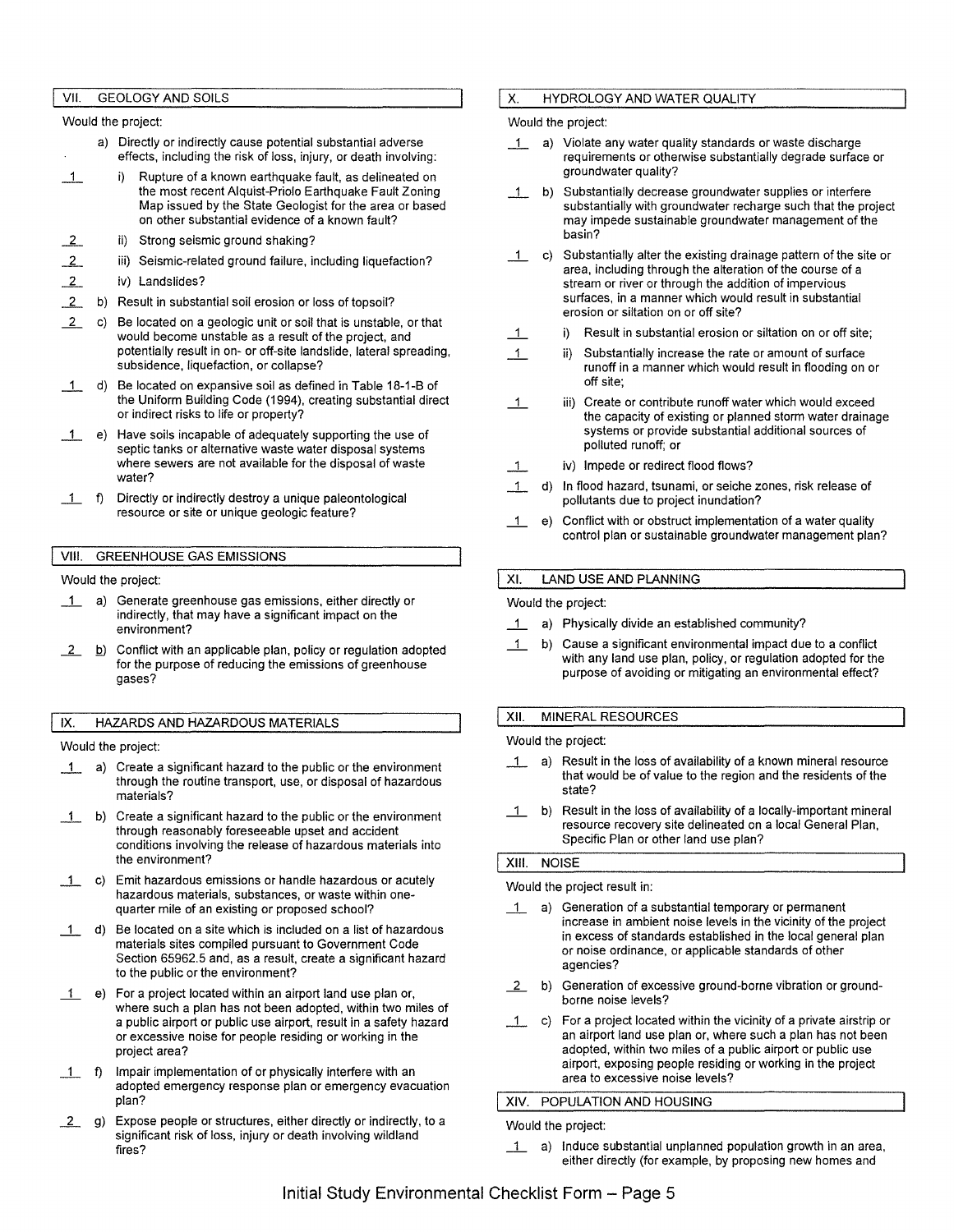businesses) or indirectly (for example, through extension of roads or other infrastructure)?

\_1\_ b) Displace substantial numbers of existing people or housing, necessitating the construction of replacement housing elsewhere?

#### XV. PUBLIC SERVICES

Would the project:

- \_1\_ a) Result in substantial adverse physical impacts associated with the provision of new or physically-altered governmental facilities, or the need for new or physically-altered governmental facilities, the construction of which could cause significant environmental impacts, in order to maintain acceptable service ratios, response times or other performance objectives for any of the public services:
- \_1\_ i) Fire protection?
- \_1\_ ii) Police protection?
- \_1\_ iii) Schools?
- \_1\_ iv) Parks?
- \_1\_ v) Other public facilities?

## XVI. RECREATION

#### Would the project:

- \_1\_ a) Increase the use of existing neighborhood and regional parks or other recreational facilities such that substantial physical deterioration of the facility would occur or be accelerated?
- \_1\_ b) Include recreational facilities or require the construction or expansion of recreational facilities, which might have an adverse physical effect on the environment?

#### XVII. TRANSPORTATION

Would the project:

- 1\_ a) Conflict with a program, plan, ordinance or policy addressing the circulation system, including transit, roadway, bicycle and pedestrian facilities?
- **2** b) Would the project conflict or be inconsistent with CEQA Guidelines section 15064.3, subdivision (b)?
- \_1\_ c) Substantially increase hazards due to a geometric design feature (e.g., sharp curves or dangerous intersections) or incompatible uses (e.g., farm equipment)?
- 1 d) Result in inadequate emergency access?

#### **XVIII.** TRIBAL CULTURAL RESOURCES

#### Would the project:

- \_1\_ a) Would the project cause a substantial adverse change in the significance of a tribal cultural resource, defined in Public Resources Code Section 21074 as either a site, feature, place, cultural landscape that is geographically defined in terms of the size and scope of the landscape, sacred place, or object with cultural value to a California Native American tribe, and that is:
- 1 i) Listed or eligible for listing in the California Register of Historical Resources, or in a local register of historical resources as defined in Public Resources Code Section 5020.1 (k), or
- 13 ii) A resource determined by the lead agency, in its discretion and supported by substantial evidence, to be significant pursuant to criteria set forth in subdivision (c) of Public Resources Code Section 5024.1? In applying the criteria set

forth in subdivision (c) of Public Resource Code Section 5024.1, the lead agency shall consider the significance of the resource to a California Native American tribe.)

#### **XIX.** UTILITIES AND SERVICE SYSTEMS

#### Would the project:

- \_1\_ a) Require or result in the relocation or construction of new or expanded water, wastewater treatment or storm water drainage, electric power, natural gas, or telecommunications facilities, the construction or relocation of which could cause significant environmental effects?
- $1$  b) Have sufficient water supplies available to serve the project and reasonably foreseeable future development during normal, dry and multiple dry years?
- \_1\_ c) Result in a determination by the wastewater treatment provider which serves or may serve the project that it has adequate capacity to serve the project's projected demand in addition to the provider's existing commitments?
- \_1\_ d) Generate solid waste in excess of State or local standards, or in excess of the capacity of local infrastructure, or otherwise impair the attainment of solid waste reduction goals?
- \_1\_ e) Comply with federal, state, and local management and reduction statutes and regulations related to solid waste?

## XX. WILDFIRE

If located in or near state responsibility areas or lands classified as very high fire hazard severity zones, would the project:

- \_1\_ a) Substantially impair an adopted emergency response plan or emergency evacuation plan?
- 1 b) Due to slope, prevailing winds, and other factors, exacerbate wildfire risks, and thereby expose project occupants to pollutant concentrations from a wildfire or the uncontrolled spread of a wildfire?
- 1 c) Require the installation or maintenance of associated infrastructure (such as roads, fuel breaks, emergency water sources, power lines or other utilities) that may exacerbate fire risk or that may result in temporary or ongoing impacts to the environment?
- *i* d) Expose people or structures to significant risks, including downslope or downstream flooding or landslides, as a result of runoff, post-fire slope instability, or drainage changes?

#### XXI. MANDATORY FINDINGS OF SIGNIFICANCE

#### Would the project:

- 1 a) Have the potential to substantially degrade the quality of the environment, substantially reduce the habitat of a fish or wildlife species, cause a fish or wildlife population to drop below self-sustaining levels, threaten to eliminate a plant or animal community, substantially reduce the number or restrict the range of a rare or endangered plant or animal or eliminate important examples of the major periods of California history or prehistory?
- *i* b) Have impacts that are individually limited, but cumulatively considerable? ("Cumulatively considerable" means that the incremental effects of a project are considerable when viewed in connection with the effects of past projects, the effects of other current projects, and the effects of probable future projects.)
- \_1\_ c) Have environmental effects which will cause substantial adverse effects on human beings, either directly or indirectly?